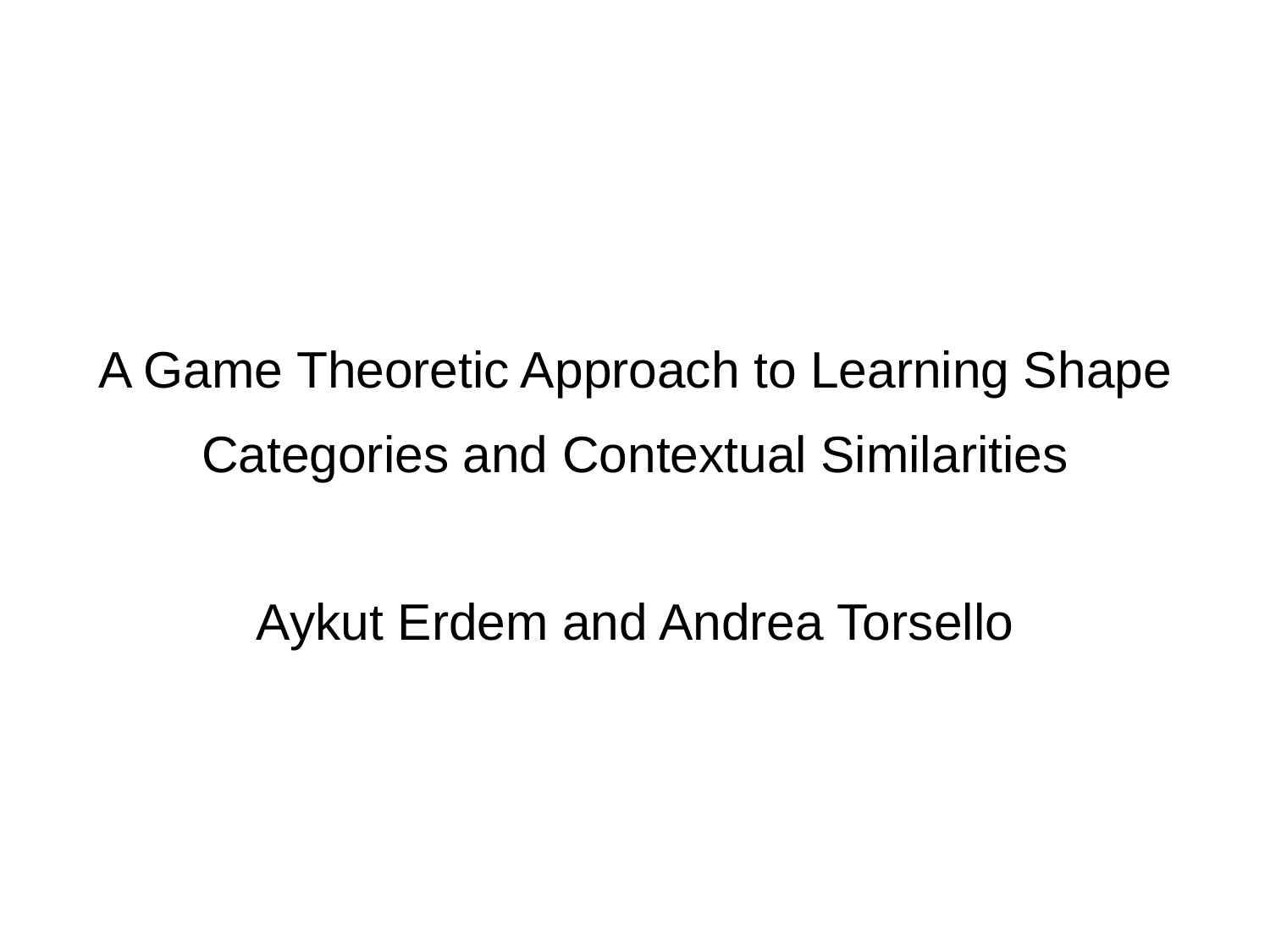#### Contextual Similarities

● **Psychology research of the '60s and '70s showed that perception of similarities is strongly influenced by the underlying category structure**

[Tversky, Gati, "Features of Similarity." Psychological Review, 1977]

- Variations that are common to a class are perceived as less important for objects of the class than for other objects
- Multiple classes are possible for each element and the ensemble of observed objects determine the class used for comparison.
- **Knowledge about the underlying class structure is required**
- **Categories are learned through experience**
	- $\cdot$  experience comes before task  $\Rightarrow$  categories are known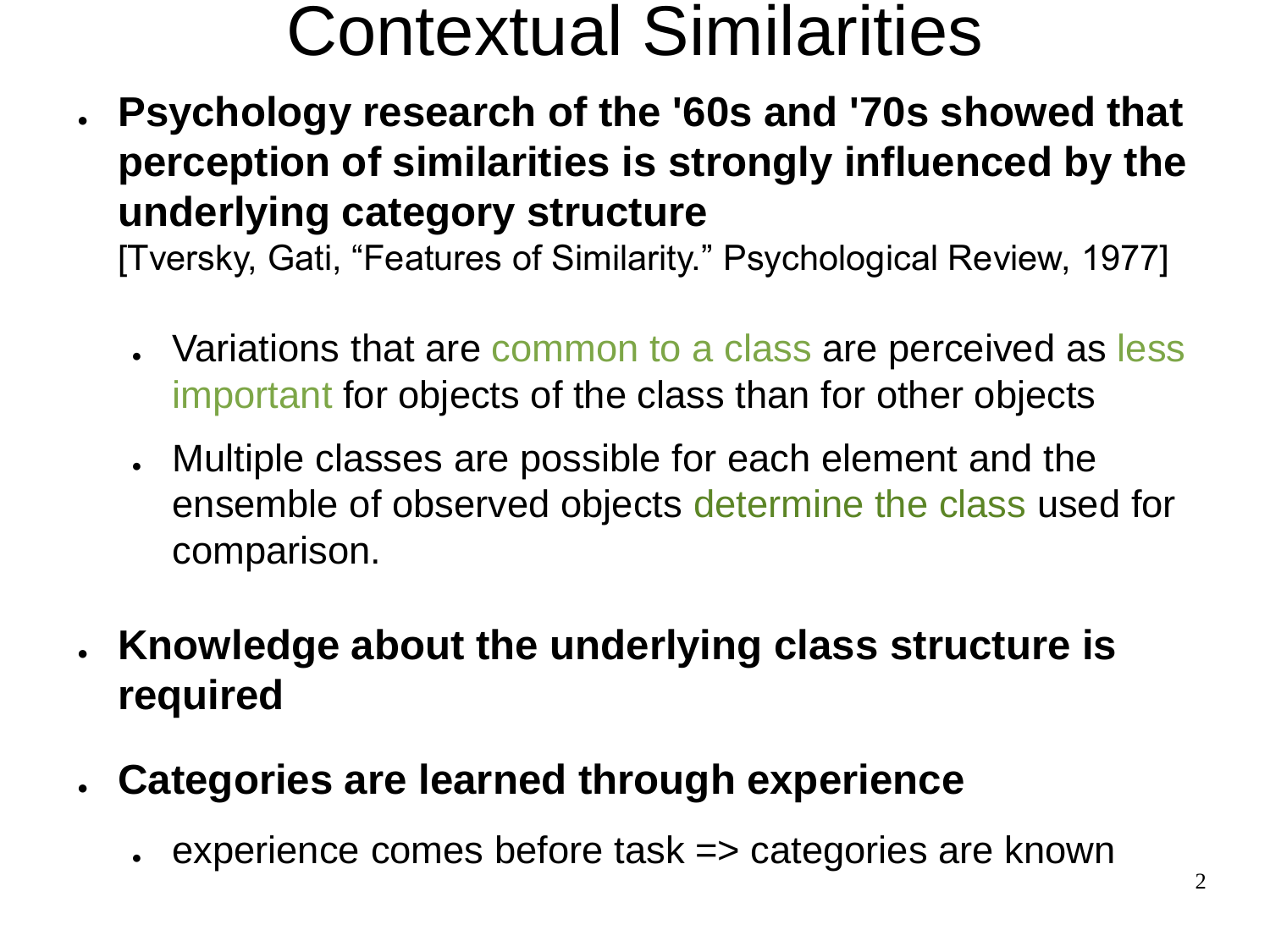- . There is a chicken and egg problem
	- Similarities must be known in order to estimate class structure
	- Class structure is needed to estimate similarities

• Data clustering and contextual similarities should be learned simultaneously

subparts, similarities matching make sense only, • When comparison is based on matching on the correct or similar contexts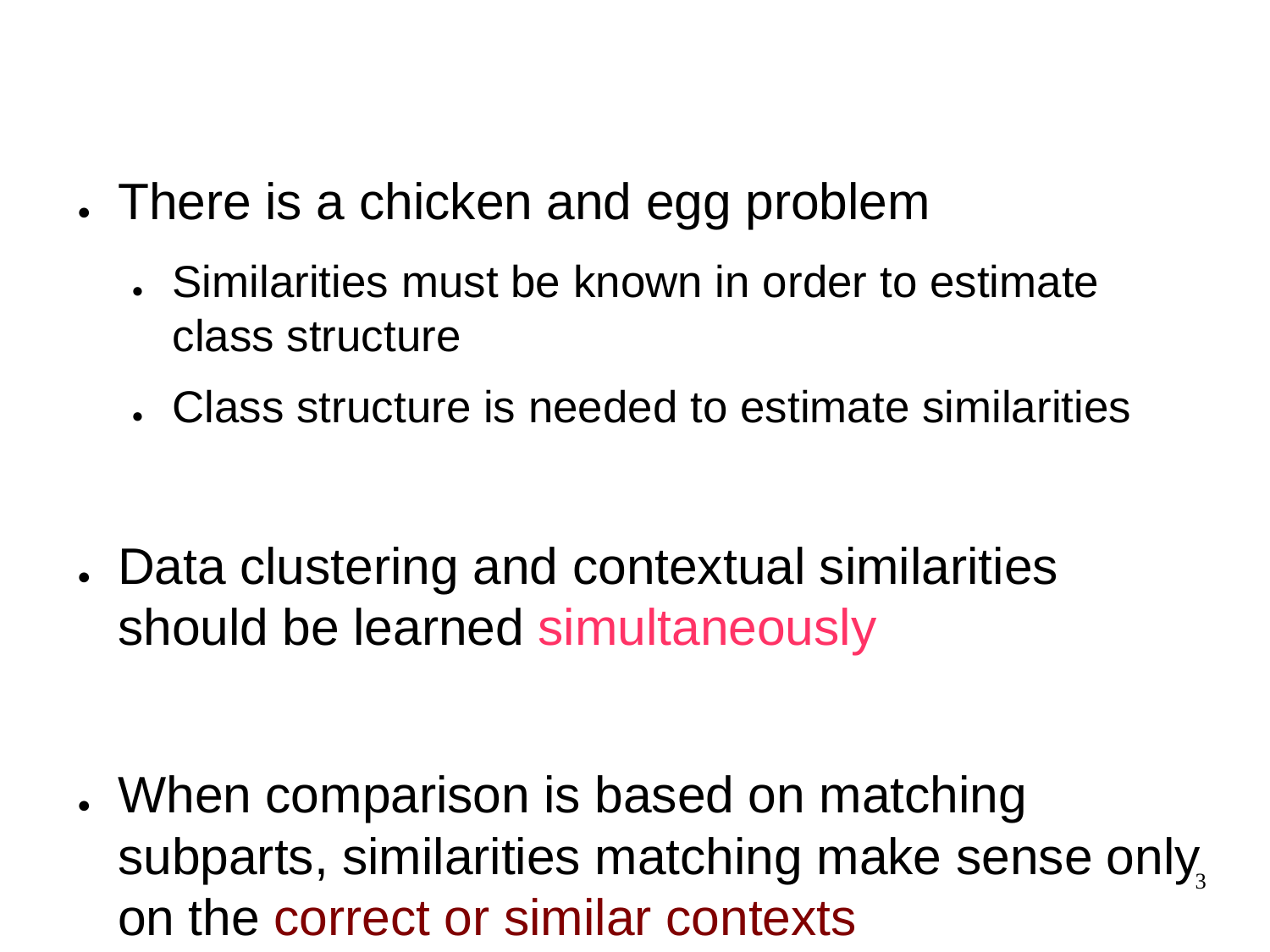### Category-Influenced Matching

.Disconnected skeletons



depends on the geometric characteristics of the existing shape categories (edit costs)

shape database

Costs of edit operations depend on variability of skeletal branch within category

The roles of the shapes in comparison are asymmetric . Distance is computed within the context of the database shape (Asymmetric)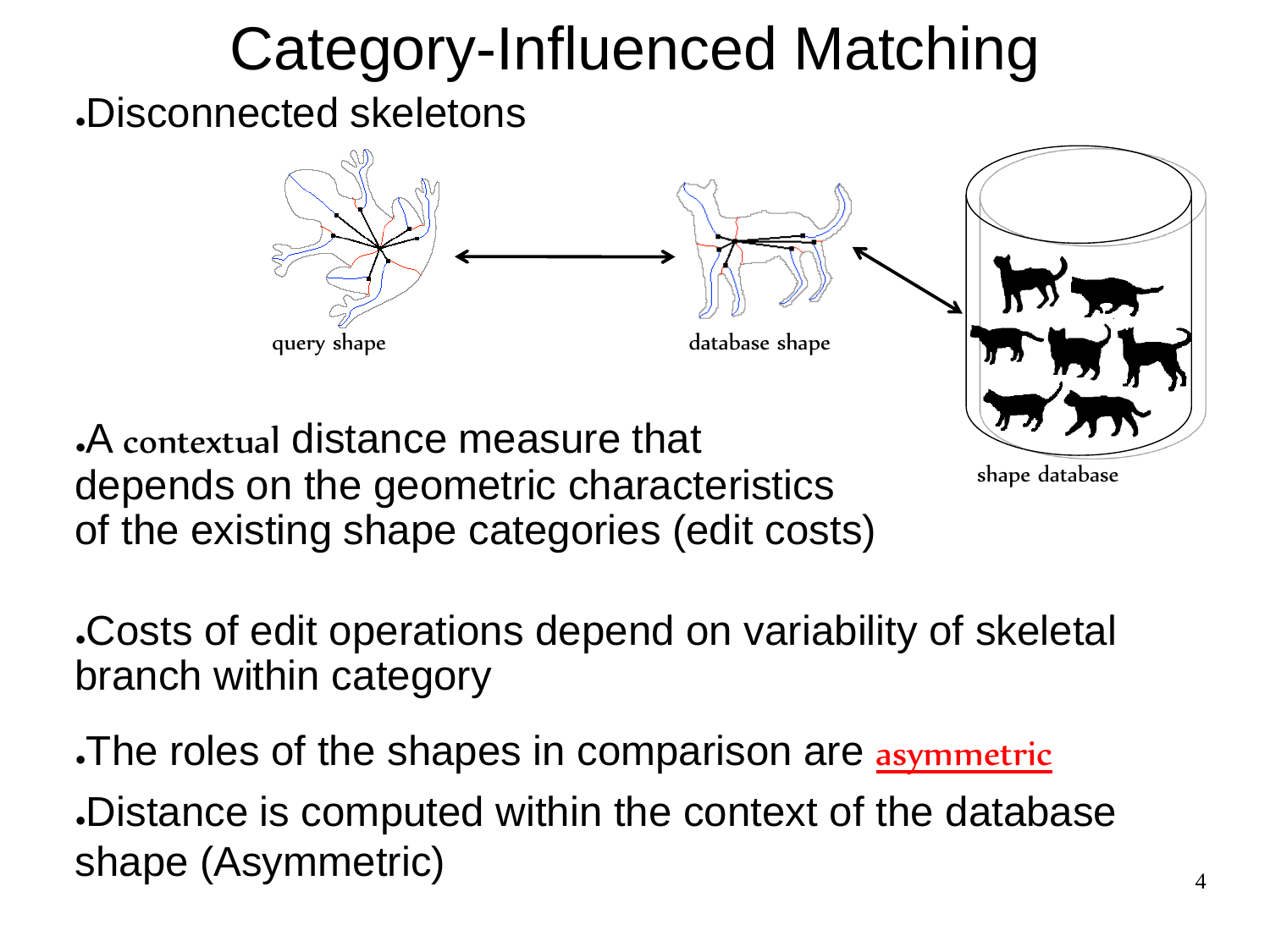#### Proposed Approach

- . Class membership can be considered a latent variable => EM on a similarity space
- . Alternate between
	- class estimation (pairwise clustering)
		- Need measure of membership (posterior of latent variable)
		- Use game-theoretic clustering approach
	- Similarity update

(class model and contextual similarity)

- Learn part variability and related edit costs
- 5 – Asymmetric because of difference in role between query and target shape (context of the database shape)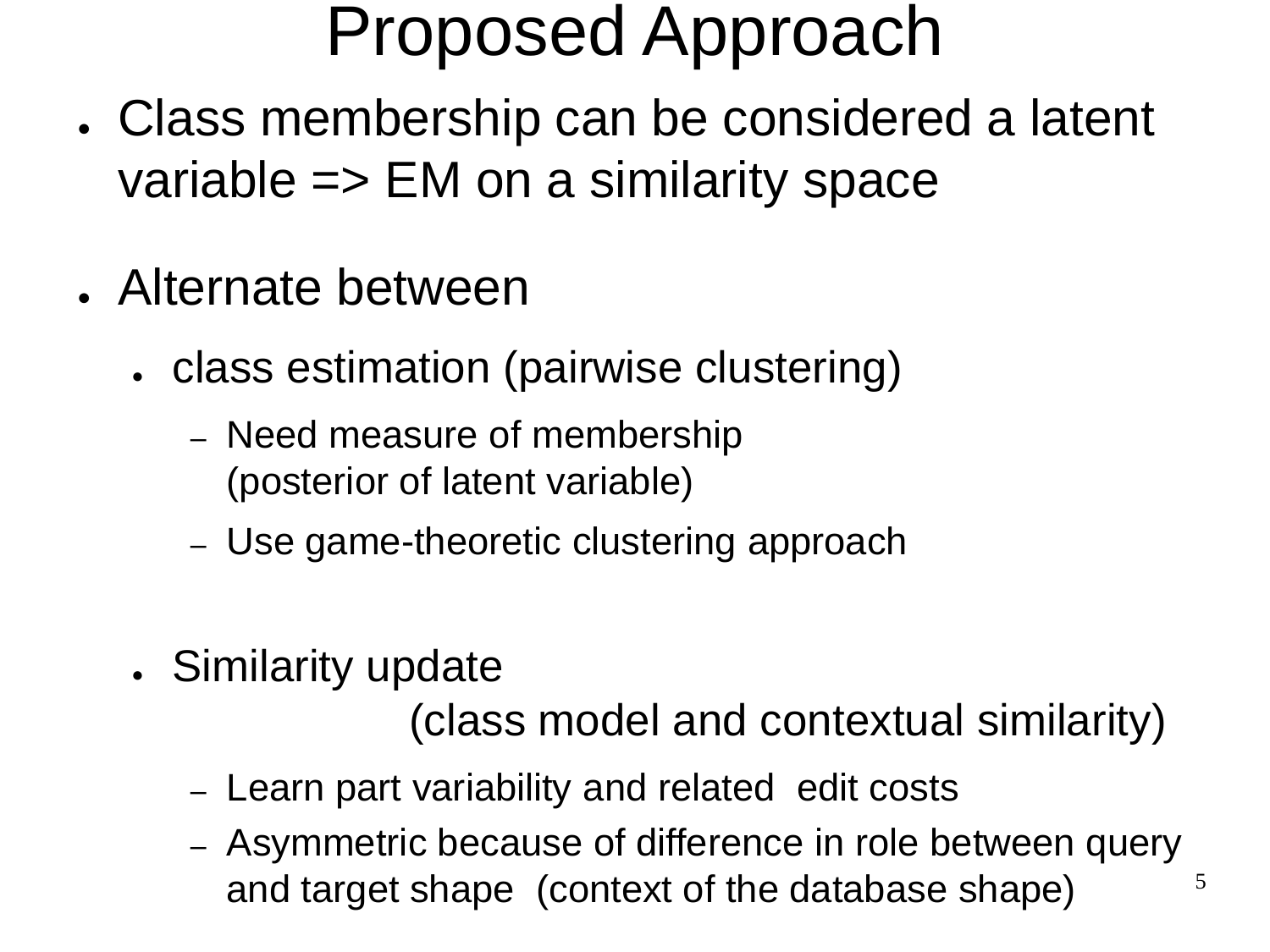#### Extracted Shape Categories

|                   | 1            | 2            | 3            | 4            | 5            | 6            | 7            | 8    | 9                 | 10               | 11           | 12           | 13           | 14           | 15           |
|-------------------|--------------|--------------|--------------|--------------|--------------|--------------|--------------|------|-------------------|------------------|--------------|--------------|--------------|--------------|--------------|
|                   |              | ⋇            | ∗            | $\mathbf{u}$ | Т            | $\bigstar$   | $\star$      | ≉    | x                 |                  |              |              |              |              |              |
| Precision         | 1.00         | 0.50         | 0.64         | 1.00         | 0.95         | 1.00         | 0.51         | 1.00 | 1.00              | 0.87             | 0.56         | 1.00         | 0.89         | 0.71         | 0.50         |
| Recall            | 1.00         | 0.50         | 0.35         | 0.90         | 0.95         | 0.95         | 0.95         | 0.90 | 0.90              | 0.65             | 0.25         | 0.95         | 0.80         | 0.60         | 0.35         |
| Payoff            | 0.96         | 0.94         | 0.91         | 0.91         | 0.94         | 0.95         | 0.95         | 0.96 | 0.97              | 0.91             | 0.89         | 0.94         | 0.95         | 0.91         | 0.90         |
| Entropy           | 2.86         | 2.86         | 2.25         | 2.70         | 2.50         | 2.81         | 3.12         | 2.77 | 2.89              | 2.41             | 2.05         | 2.66         | 2.82         | 2.51         | 2.18         |
|                   | 16           | 17           | 18           | 19           | 20           | 21           | 22           | 23   | 24                | 25               | 26           | 27           | 28           | 29           | 30           |
|                   |              |              |              |              |              | œ            | تؤلا         | ₩    |                   | $\mathbf{r}$     |              |              |              |              |              |
| Precision         | 0.95         | 0.84         | 0.40         | 1.00         | 0.79         | 0.81         | 1.00         | 1.00 | 1.00              | 1.00             | 1.00         | 1.00         | 1.00         | 0.76         | 0.95         |
| Recall            | 0.95         | 0.80         | 0.20         | 1.00         | 0.75         | 0.85         | 0.45         | 0.30 | 0.90              | 1.00             | 0.45         | 0.25         | 0.20         | 0.95         | 0.95         |
| Payoff            | 0.94         | 0.94         | 0.87         | 0.97         | 0.92         | 0.90         | 0.93         | 0.83 | 0.94              | 0.94             | 0.87         | 0.87         | 0.80         | 0.95         | 0.96         |
| Entropy           | 2.65         | 2.82         | 1.82         | 2.98         | 2.80         | 2.51         | 2.08         | 1.77 | 2.82              | 2.69             | 2.13         | 1.61         | 1.38         | 2.96         | 2.75         |
|                   |              |              |              |              |              |              |              |      |                   |                  |              |              |              |              |              |
|                   | 31           | 32           | 33           | 34           | 35           | 36           | 37           | 38   | 39                | 40               | 41           | 42           | 43           | 44           | 45           |
|                   |              |              |              |              |              |              | $\sim \pi$   |      |                   |                  |              |              |              |              |              |
| Precision         | 0.92         | 1.00         | 0.79         | 0.86         | 0.60         | 0.63         | 0.50         | 1.00 | 0.91              | 0.91             | 0.95         | 1.00         | 1.00         | 0.94         | 1.00         |
| Recall            | 0.60         | 0.25         | 0.95         | 0.30         | 0.45         | 0.60         | 0.20         | 1.00 | 0.50              | 0.50             | 0.95         | 0.90         | 1.00         | 0.85         | 0.95         |
| Payoff            | 0.93         | 0.86         | 0.94         | 0.89         | 0.89         | 0.93         | 0.88         | 0.96 | 0.94              | 0.93             | 0.96         | 0.93         | 0.95         | 0.96         | 0.97         |
| Entropy           | 2.36         | 1.60         | 2.81         | 1.89         | 2.45         | 2.72         | 2.06         | 2.92 | 2.37              | 2.37             | 2.88         | 2.78         | 2.81         | 2.75         | 2.92         |
|                   | 46           | 47           | 48           | 49           | 50           | 51           | 52           | 53   | 54                | 55               | 56           | 57           | 58           | 59           | 60           |
|                   |              |              |              |              |              |              |              |      |                   |                  |              |              |              |              |              |
| Precision         | 1.00         | 1.00         | 0.95         | 1.00         | 1.00         | 1.00         | 0.63         | 0.33 | 0.88              | 1.00             | 1.00         | 0.80         | 1.00         | 1.00         | 0.52         |
| Recall            | 0.90         | 0.30         | 1.00         | 0.75         | 0.20         | 0.90         | 0.60         | 0.20 | 0.70              | 0.20             | 0.85         | 0.40         | 0.60         | 0.40         | 0.75         |
| Payoff<br>Entropy | 0.95<br>2.70 | 0.85<br>1.77 | 0.97<br>2.93 | 0.95<br>2.70 | 0.84<br>1.38 | 0.95<br>2.81 | 0.93<br>2.71 | 0.87 | 0.92<br>2.13 2.58 | 0.86<br>$1.39\,$ | 0.96<br>2.83 | 0.86<br>1.87 | 0.92<br>2.33 | 0.89<br>1.94 | 0.95<br>3.20 |

*Final shape categories . 65 shapes remain unclassified*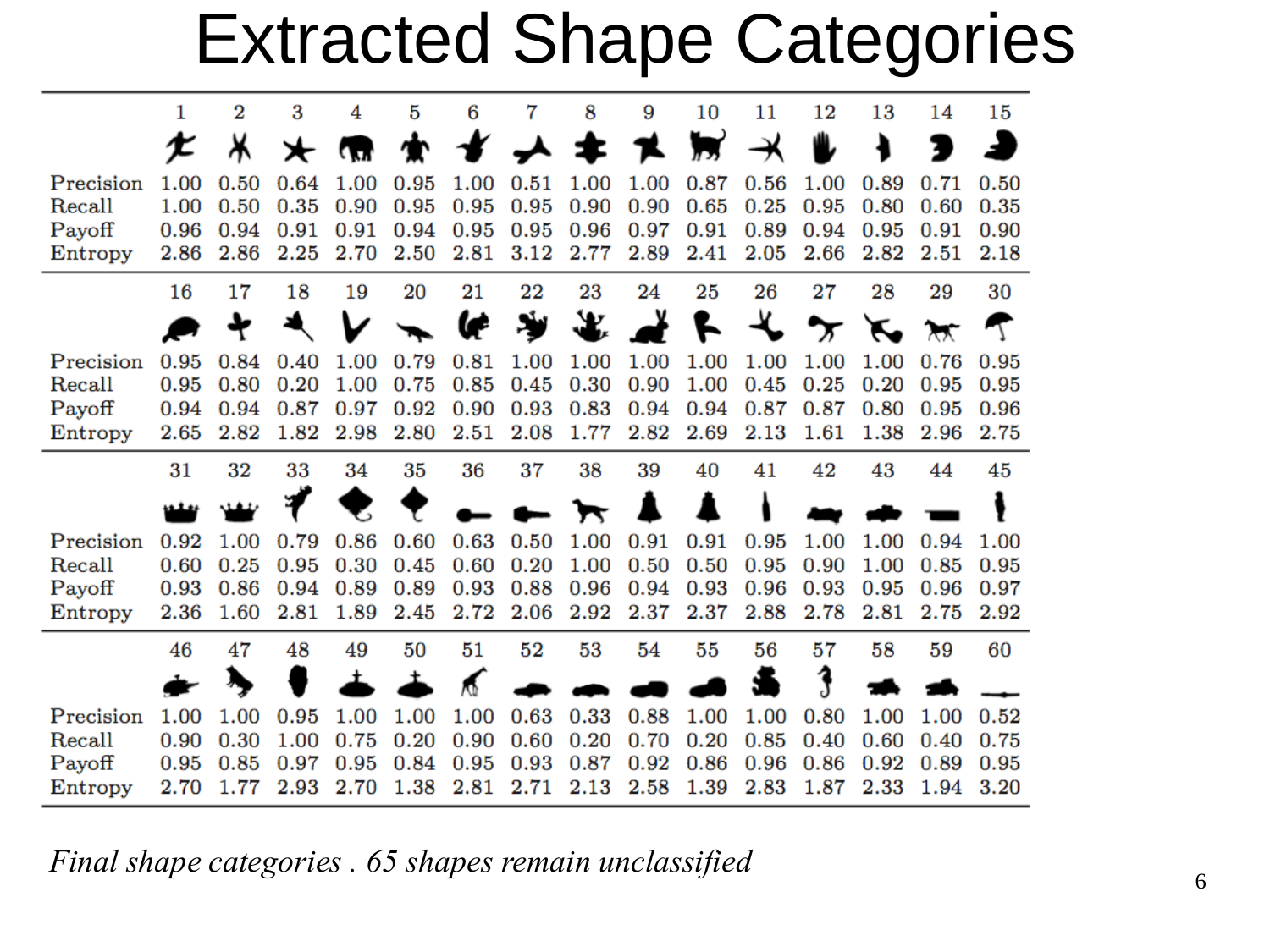| The Method                                   | Rand Index | Corrected<br><b>Rand Index</b> | <b>Normalized</b><br>Mutual<br>Information |
|----------------------------------------------|------------|--------------------------------|--------------------------------------------|
| Our method<br>$-$ at $t=0$                   | 0.9818     | 0.9929                         | 0.8517                                     |
| Our method<br>- asymmetric case              | 0.9863     | 0.9916                         | 0.8619                                     |
| Our method<br>$-$ symmetric case             | 0.9870     | 0.9900                         | 0.8680                                     |
| Normalized Cut [17]<br>$-$ # of classes=50   | 0.9833     | 0.9836                         | 0.8493                                     |
| Normalized Cut [17]<br>$-$ # of classes=51   | 0.9832     | 0.9833                         | 0.8381                                     |
| Normalized Cut [17]<br>$-$ # of classes=61   | 0.9848     | 0.9854                         | 0.8380                                     |
| Foreground Focus [10]<br>$-$ # of classes=50 | 0.9748     |                                | 0.7329                                     |

.Proposed approach gives a better clustering result when compared to Normalized Cut and Foreground Focus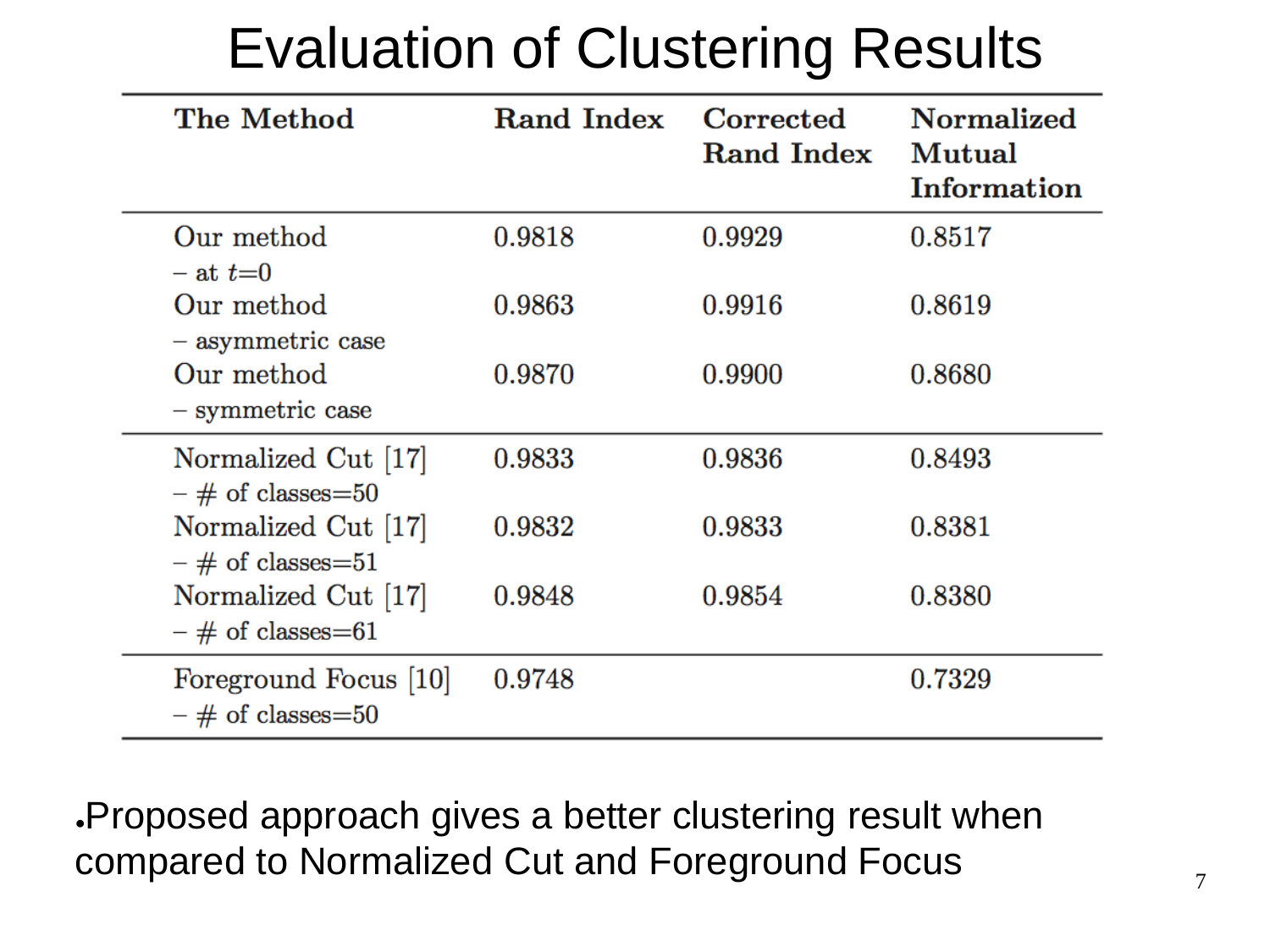# Retrieval Performances



●The contextual similarities based on the modified categoryinfluenced matching scores are much better than the original ones.

●Foreground Focus performs badly.

. Label Propagation gives the best retrieval performance –Its performance degrades when we use a fixed kernel width